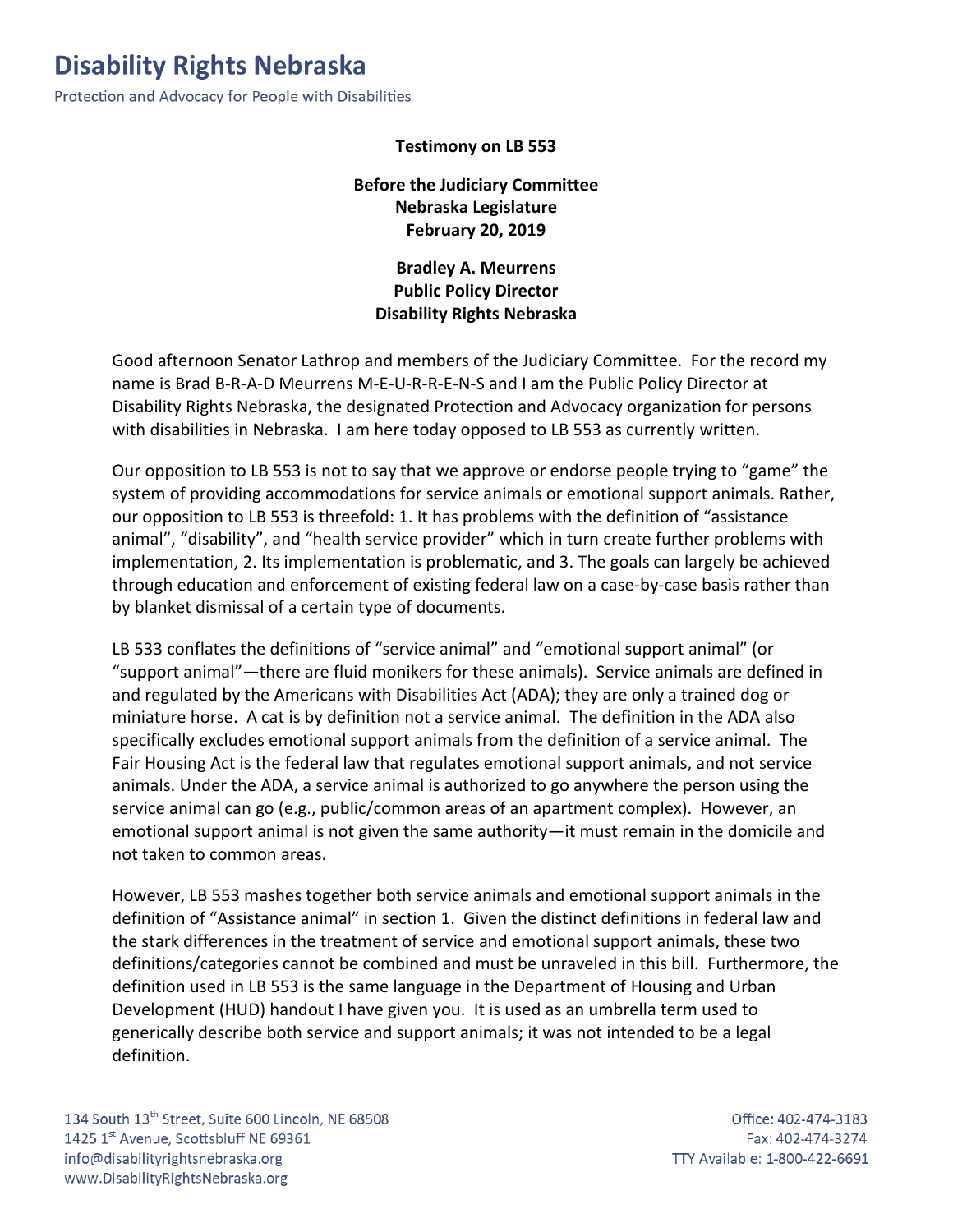The definition of "disability" in LB 553 is not consistent with the federal definition of disability in the ADA (and in other Nebraska statutes); LB 553 should rely on the definition of disability in the ADA, not create a new definition for this particular issue.

The definition of "health care provider" is insufficient. Psychiatrists and social workers can also prescribe or provide the documented basis for a service or emotional support animal.

These definitional problems, while independent reasons to not advance this bill, create some practical problems when implementing LB 553. First, the ADA does not require a "doctor's note" for a person with a disability to have a service animal. Since that is expressly what is called for in subsection 2 for an accommodation of an "assistance animal", we are concerned that this may run afoul of the ADA's protocol for service animals. Subsection 2 is also suspect given the limits on questioning a person with a not-readily apparent disability about her/his service animal:

**To determine if an animal is a service animal, a covered entity shall not ask about the nature or extent of a person's disability, but may make two inquiries to determine whether an animal qualifies as a service animal. A covered entity may ask: (1) Is this a service animal that is required because of a disability? and (2) What work or tasks has the animal been trained to perform?** A covered entity shall not require documentation, such as proof that the animal has been certified, trained, or licensed as a service animal. These are the only two inquiries that an ADA-covered facility may make **even when an individual's disability and the work or tasks performed by the service animal are not readily apparent** *(e.g.,* individual with a seizure disability using a seizure alert service animal, individual with a psychiatric disability using psychiatric service animal, individual with an autism-related disability using an autism service animal).

Furthermore service animals are not considered or handled as a reasonable accommodation; but emotional support animals are, which activates different standards or questions—those listed in Subsection 2 (a)-(c). But there are limitations to service animals, too:

"If the animal meets the test for "service animal," the animal must be permitted to accompany the individual with a disability to all areas of the facility where persons are normally allowed to go, unless (1) the animal is out of control and its handler does not take effective action to control it; (2) the animal is not housebroken (i.e., trained so that, absent illness or accident, the animal controls its waste elimination); or (3) the animal poses a direct threat to the health or safety of others that cannot be eliminated or reduced to an acceptable level by a reasonable modification to other policies, practices and procedures. $"^{\underline{1}}$ 

LB 553 relies on the psychic powers and research ability of the landlord to determine the validity of the medical documentation: how will they know it's from the internet? And that site

 $\overline{a}$ 

<sup>1</sup>Housing and Urban Development 2013 Fact sheet, p. 6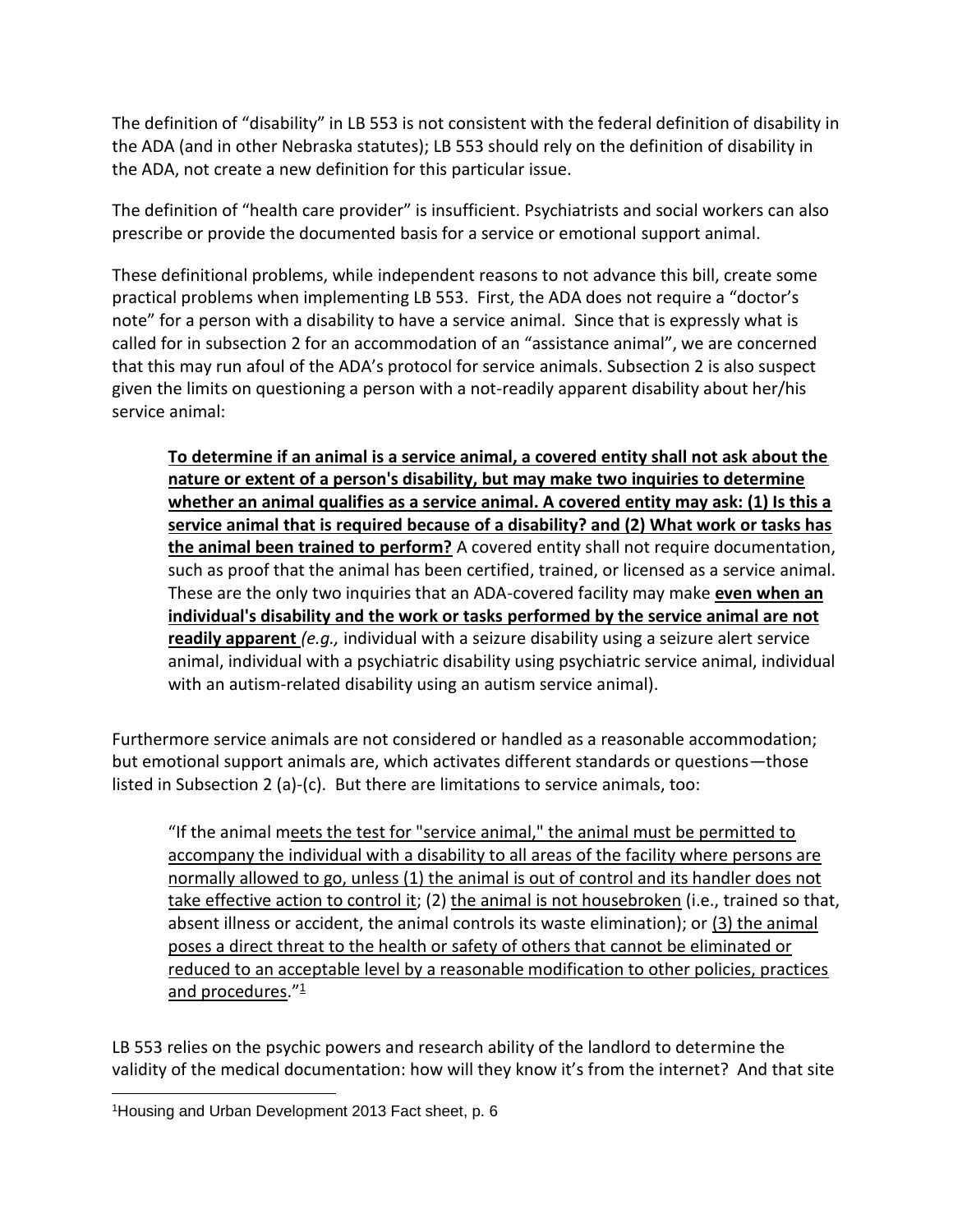is, in their view, "illegitimate". Will there be a registry of acceptable medical professionals?. For those in areas where appropriate medical professionals may be scarce, this may be the only way to get the appropriate documentation for a support animal. How will landlords rebut any of the questions they may ask in Subsection 2 (b)—there is or isn't a disability-related need for an emotional support animal accommodation? As the HUD handout clearly states:

"A housing provider may not deny a reasonable accommodation request because he or she is uncertain whether or not the person seeking the accommodation has a disability or a disability-related need for an assistance animal"<sup>2</sup>

And the documentation identifying the person's disability and the benefits of an emotional support animal are sufficient:

"For example, the housing provider may ask persons who are seeking a reasonable accommodation for an assistance animal that provides emotional support to provide documentation from a physician, psychiatrist, social worker, or other mental health professional that the animal provides emotional support that alleviates one or more of the identified symptoms or effects of an existing disability. Such documentation is sufficient if it establishes that an individual has a disability and that the animal in question will provide some type of disability-related assistance or emotional support."<sup>3</sup>

Additionally, in (c), what does "managing" a disability mean? Furthermore, how does the landlord know that supplying documentation for a support animal is the sole service provided will they call the health service provider and will that provider disclose any medical information? What if the person moves to Nebraska from another state—this bill would not recognize their health care professional's authorization of a support animal. They would have to get a new doctor in Nebraska immediately and go through the process all over again.

There are rights and responsibilities in the existing federal law for both renters and landlords, and we believe that with increased education for all parties, that much of the concerns raised here today can be alleviated. Landlords can deny a reasonable accommodation, but on a caseby-case basis and on the actual behavior of the animal not stereotypes:

"The request may also be denied if: (1) the specific assistance animal in question poses a direct threat to the health or safety of others that cannot be reduced or eliminated by another reasonable accommodation, or (2) the specific assistance animal in question would cause substantial physical damage to the property of others that cannot be reduced or eliminated by another reasonable accommodation….A determination that an assistance animal poses a direct threat of harm to others or would cause substantial physical damage to the property of others must be based on an individualized assessment that relies on objective evidence about the specific animal's actual conduct

 $\overline{a}$ 2 Ibid, p. 3

<sup>3</sup> Ibid, pp. 3-4